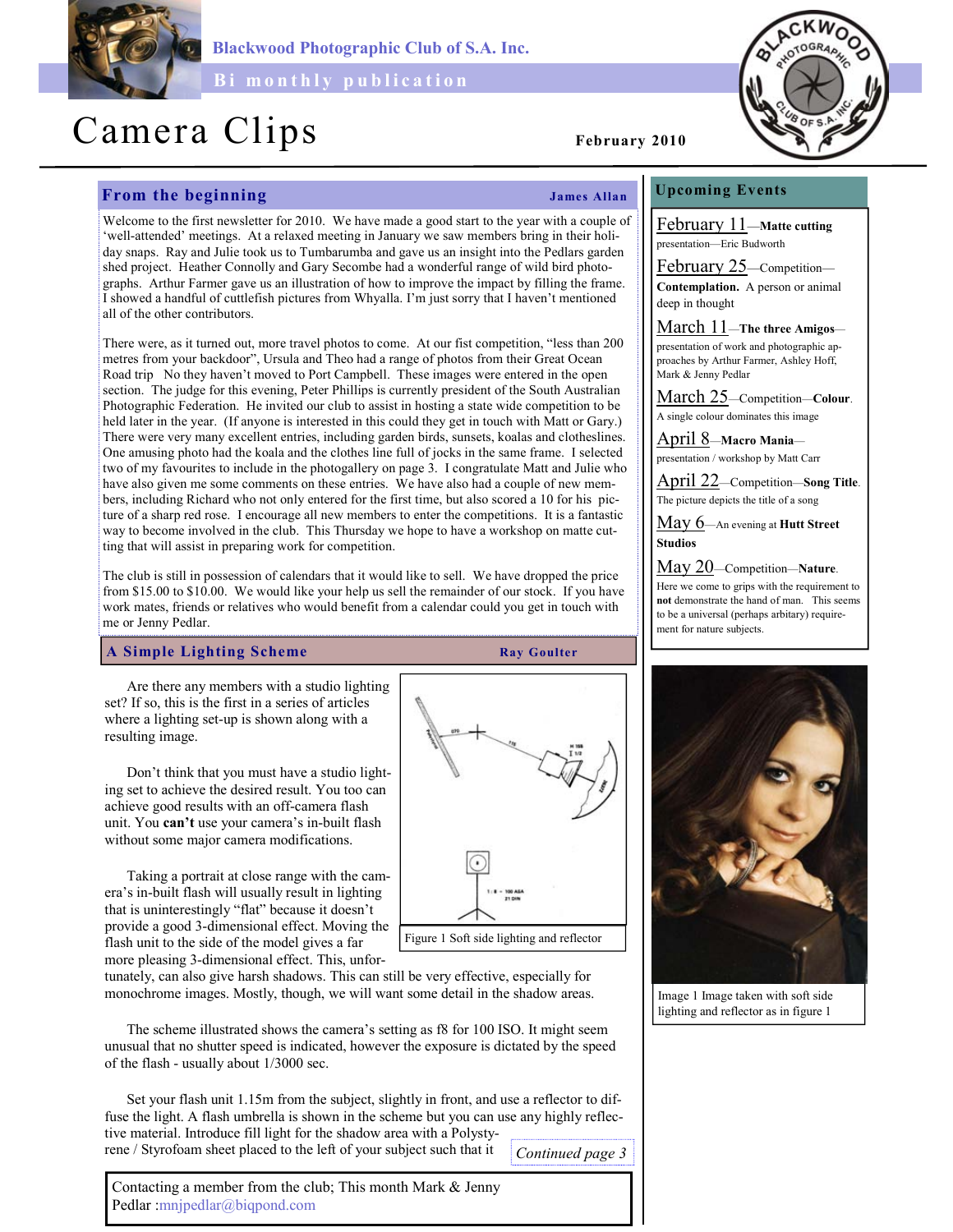## Fixing a "Colour Cast" in Photoshop James Allan

Question: I was taking photos inside and had set my camera white balance for incandescent lights. The next day in the garden I took this photo in full sun. It wasn't until later that I realised I still had the white balance setting from the previous evening. Can I correct the colour of my picture in photoshop?

Answer: You have created a colour cast by using the wrong white balance settings. A colour cast is a tint of a particular colour, usually unwanted, which affects the whole of a photographic image evenly. Just imagine that you were looking at a picture covered in coloured cellophane. In this case the cellophane appears to have a blue colour. The human eye does not notice the unnatural colour at the time the picture is taken, because our eyes and brains adjust and compensate for different types of light. However when viewing the picture in a different environment we become painfully aware that the colour is wrong.

Ideally it is best to get it right in the camera, by selecting the correct white balance when you take the photo.

Photoshop however has several powerful tools for correcting a colour cast. If there is an area in the picture that should be black, white or grey this is a simple task using the eye dropper tool. (found in the levels or curves dialog box) By placing and clicking the grey eye dropper tool over say a cement driveway, or a rock or a cloud that should be grey, photoshop will be able to work out what colour "cellophane" is marring the image. It will adjust every pixel of the picture by the same amount to magically remove the colour cast and reveal the full colour range of the picture.

However what do you do if there are no convenient rocks or cement paths, as in this image? I tried clicking on black and white highlights with the respective eye dropper tools. However I was not happy with the result. The picture did not magically correct itself. The highlights seemed to be around the correct colour. It was the mid tones that were the problem.

The next tool I used was "colour balance". I knew that incandescent lights were orange and that my picture was blue. Therefore I reasoned that I need more orange and less blue. By moving the sliders in the appropriate direction and a bit of trial and error I was able to get a picture that looked more or less accurate. Another tool is "variations". Here you get to chose from a range of possible manipulations. This is a useful place to go if you are not sure which way to manipulate the colours.

An alternative approach is to adjust the red, green and blue channels separately in "curves". Although this sounds awfully complicated, I found it more powerful than "colour balance" and achieved a pleasing result more easily. I selected the blue channel and then, grasping the curve at the midpoint, dragged it down and to the right to reduce this colour. I did the same in green but to a lesser extent, and boosted the red by moving it in the opposite direction (up and left). Now I have a picture that looks correct.

Having learnt this lesson it is worth looking more critically at the colour of your photographs. A little correction can vastly improve the colour range and impact of your images. However it is worth remembering that not all casts are bad. Sometimes a cast can create a mood in a picture. After all, many photographers use coloured filters to achieve interesting results.

### Studio Lighting Crossword James Allan

In the margin you will find the answers to the studio lighting Crossword from the last newsletter. I will use this opportunity to go over the meaning of these terms.

 Any device that alters the way a light emits from it's source is known as a modifier. An umbrella, snoot, barn door and gobo are all modifiers. The umbrella reflects light and gives a softer more diffuse effect. A snoot gives a narrow intense beam of light like a flashlight. A barndoor restricts or narrows the beam of light. This can be adjusted by moving one or more of the four barn doors in or out of the beam of light. A gobo is a stencil-like modifier that projects a decorative shadow over the subject.

A hotshoe is the connector where an external flash is mounted to a camera. A flash unit that is subservient to another flash unit is known as a slave.